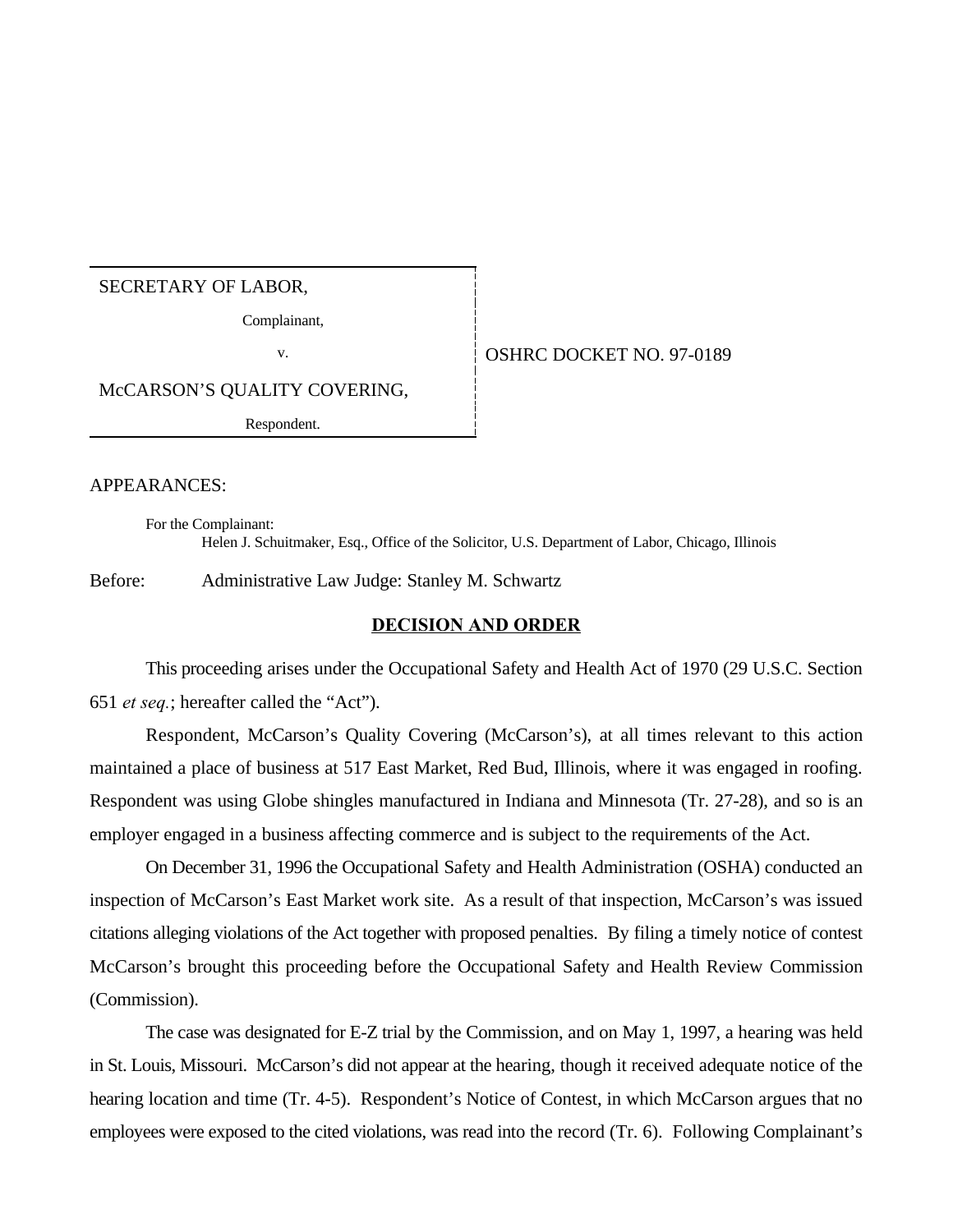presentation of its case, a decision was rendered from the bench, as provided for under §2200.209(f) of the Commission's Rules of Procedure, and as set forth below.

## **Alleged Violation of §1926.416(a)(1)**

Serious citation 1, item 1 alleges:

At the job site, the employer failed to ensure that live 120/240 volt power lines were either de-energized or guarded prior to authorizing up to four employees to work from a metal ladder jack scaffold. The scaffold's platform was approximately 12 inches away from the power lines.

The cited standard provides:

No employer shall permit an employee to work in such proximity to any part of an electric power circuit that the employee could contact the electric power circuit in the course of work, unless the employee is protected against electric shock by deenergizing the circuit and grounding it or by guarding it effectively by insulation or other means.

Compliance Officer (CO) Leland Darrow testified that upon his arrival on McCarson's work site on December 31, 1996, he observed a ladder-jack scaffold set up against the northeast corner of a single story residential home (Tr. 11; Exh. C-1, C-2). Darrow testified that the 120/240 volt service line entering the house was approximately 12 inches from the ladder-jack scaffold, and that McCarson employees would be exposed to the live wire either while on the scaffold or when using hand tools on the north east portion of the roof (Tr. 20-21). Darrow did not observe any protective sleeves or blankets on site that could be use to cover the power line (Tr. 18). Darrow testified that contact would result in severe electrical shock or electrocution, and/or could cause the employee to fall from the roof and sustain injury (Tr. 21-22).

No employees were working at the time of the inspection; however McCarson, the owner, told Darrow that he had hired 4 employees to remove the preexisting roof and install a new roof, and Leland could see that roofing had already begun (Tr. 15). New sheeting material had been laid down on the roof, and five courses of shingle and one roll of tar paper already applied (Tr. 14-15).

During Darrow's closing conference with Respondent, Mr. McCarson stated that he would contact the power company and have the live wiring guarded (Tr. 18-19).

#### **Alleged Violation of §1926.501(b)(13)**

Serious citation 1, item 2a alleges:

At the job site, the employer failed to ensure that up to four employees were provided with conventional fall protection while performing roofing operations on a 10:12 pitch roof with a ground to eave height of approximately 14 feet. The employees were exposed to a serious fall hazard.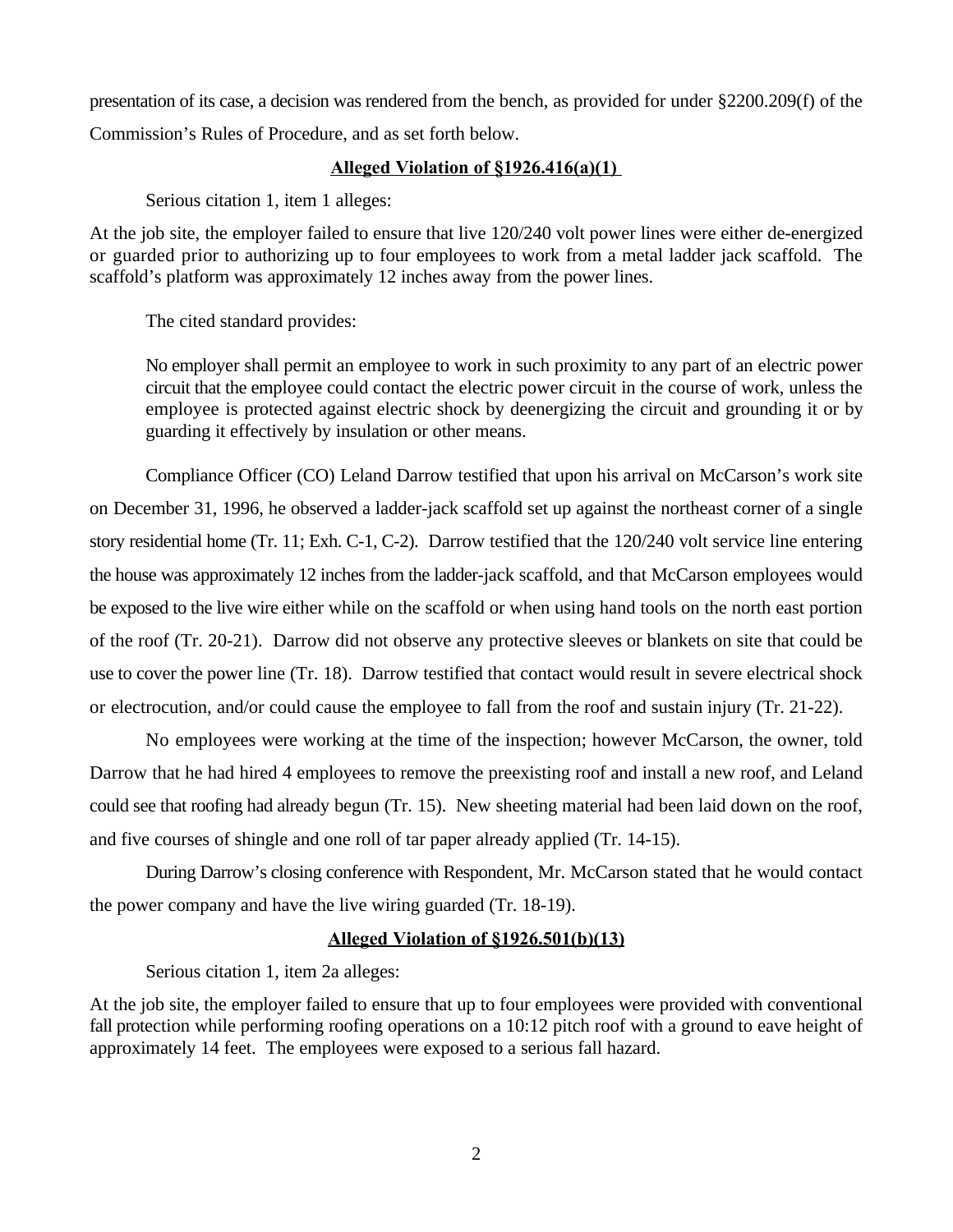The cited standard provides:

*Residential construction.* Each employee engaged in residential construction activities 6 feet (1.8 m) or more above lower levels shall be protected by guardrail systems, safety net system, or personal fall arrest system unless another provision in paragraph (b) of this section provides for an alternative fall protection measure.. . .

CO Darrow testified that he used an inclinometer to determine the pitch of the roof -- 10:12; the roof was approximately 12 feet from ground to eave (Tr. 22-24). Darrow stated that an employee falling from a height of 12 feet could receive disabling injuries or be killed (Tr. 24).

Darrow did not find any safety harnesses or other fall protection on site (Tr. 18). During the closing conference, McCarson stated that he would obtain personal fall arrest systems for his employees (Tr. 18- 19).

## **Alleged Violation of §1926.503(a)(1)**

Serious citation 1, item 2b alleges:

At the job site, the employer failed to train his four employees to recognize, avoid, and/or correct fall hazards associated with residential roofing. The four employees were performing roofing operations on a 10:12 pitch roof with a ground to eave height of approximately 14 feet without the use of conventional fall protection.

The cited standard provides:

The employer shall provide a training program for each employee who might be exposed to fall hazards. The program shall enable each employee to recognize the hazards of falling and shall train each employee in the procedures to be followed in order to minimize these hazards.

CO Darrow testified that it was evident from his conversations with Mr. McCarson, that McCarson was not familiar with OSHA fall protection requirements (Tr. 24). Darrow felt McCarson was incapable of instructing his employees to recognize, avoid or abate the hazards to which they were exposed (Tr. 24).

# **Findings of Fact & Conclusions of Law**

Because Respondent failed to appear, the Complainant's recitation of the facts is adopted in its entirety. I find that the CO's testimony, together with Respondent's admissions during the closing conference, show that:

1. Employees were exposed to an energized, unprotected electric power circuit in the course of their work in violation of  $\S 1926.416(a)(1)$ .